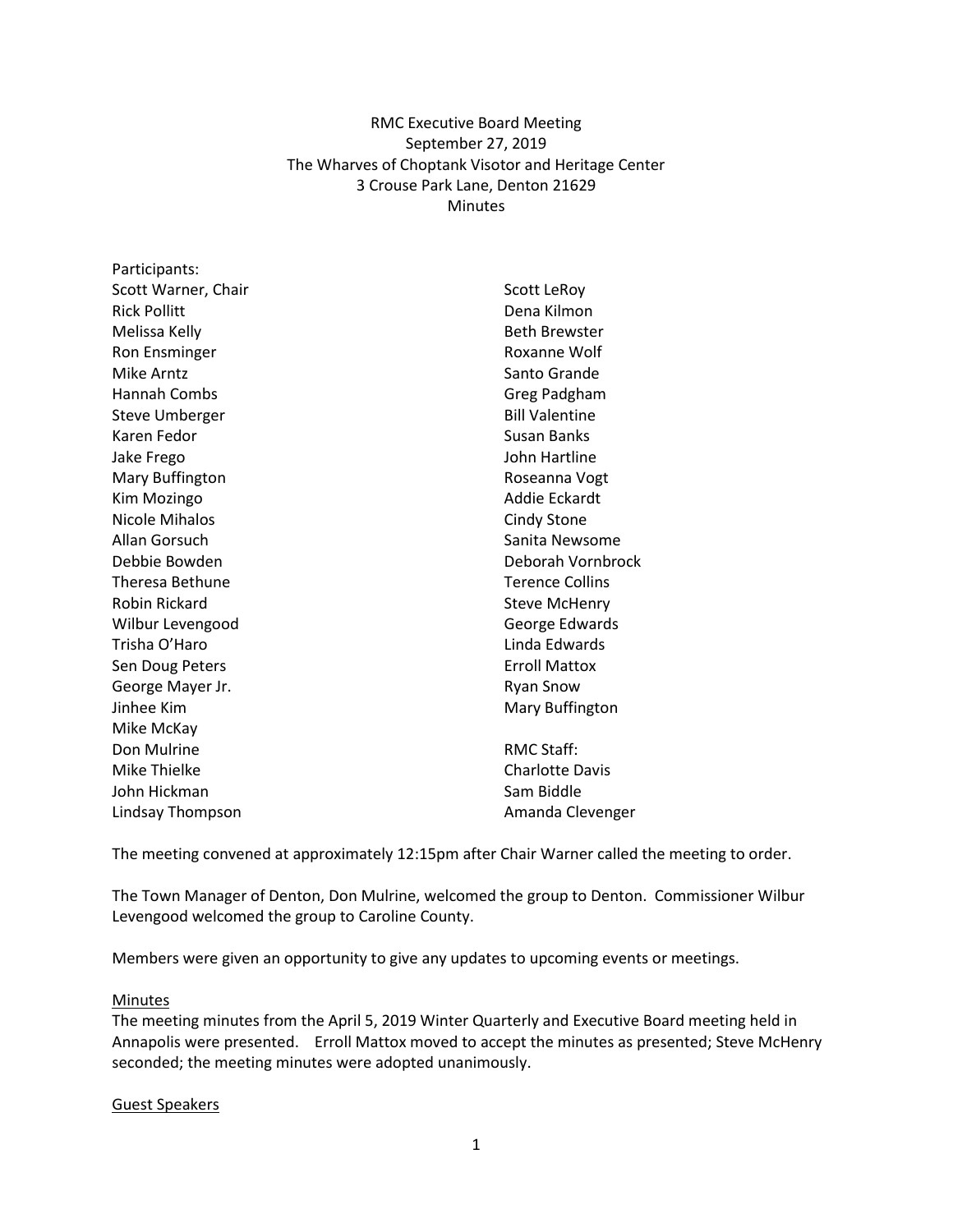Ms. Robin Rickard, Deputy Director, with the Governor's Opioid Operational Command Center gave an update on the State's response to the opioid epidemic. Maryland ranks  $7<sup>th</sup>$  highest in the country for opioid-related fatalities but the state is currently seeing a downward trend in overdose deaths. Fentanyl continues to be the deadliest substance with trends showing fentanyl replacing heroin as the drug of choice. There is a crisis in rural communities as there is a lack of treatment options and staffing shortages.

Ms. Mary Buffington, Senior GIS Analyst with the Eastern Shore Regional GIF Cooperative, gave a brief presentation on the new broadband assessment tool housed on the RMC's website. The tool gives users the number of broadband providers that are available throughout the state. The tool is interactive and live on the website. It also shows areas that currently lack access to broadband.

### Local Business Spotlight

Ms. Nicole Mihalos, Co-founder and Executive Director of Untangled Minds Foundation and Marketing Administrator at Tanglewood Conservatories. Tanglewood Conservatories is a local Caroline County manufacturer of outdoor sunrooms and conservatories. They have a hard time finding qualified workers so they founded the Foundation to help young people develop the skills needed for successful employment in advanced manufacturing. The organization received a MAERDAF grant in FY2020.

# Committee Reports

Charlotte Davis presented the FY 2019 year end spending as well as the FY2020 Budget and Financial Report. FY 2019 ended with a small surplus of funds under the RMC operating expenses, but all grant funds were expended. The FY2020 budget was presented with only small changes recommended by the Executive Committee. Small allocations for the Agriculture, Youth Engagement and Health Care Committees as well as some of the designated funds for the State-wide event were moved under personnel to cover employee expenses once PINs are secured. PINs will require the RMC to fund employee health care and retirement plans. There are currently 3 RMC employees without PINs or full state benefits. Reallocating the funds into employee expenses will help with the request for PINs. Mike Thielke moved to accept the FY2019 year-end spending as well as the FY2020 budget; Steve McHenry seconded; the full financial report was accepted as presented.

Susan O'Neill and Matt Teffeau gave a brief report on RMPIF. Currently, all funds have been awarded and grant agreements are in process.

Lindsay Thompson have a brief report on the Legislative Committee. The Committee will meet on Monday October 28<sup>th</sup> at the Wye Research and Education Center in Queenstown. There are sign-up sheets on the tables for anyone interested in signing up to join the Committee.

Erroll Mattox gave a brief report on the Agriculture Committee. The Governor's Interagency Commission on Agriculture has not met recently.

Mike Thielke spoke on the current efforts to update the RMC Strategic Plan. The Plan should be ready by the Annual Meeting for members to approve.

Greg Padgam announced that the Nominating Committee will be meeting in the next few months to discuss the 2019/2020 RMC Executive Board membership and officers. The election will be held at the